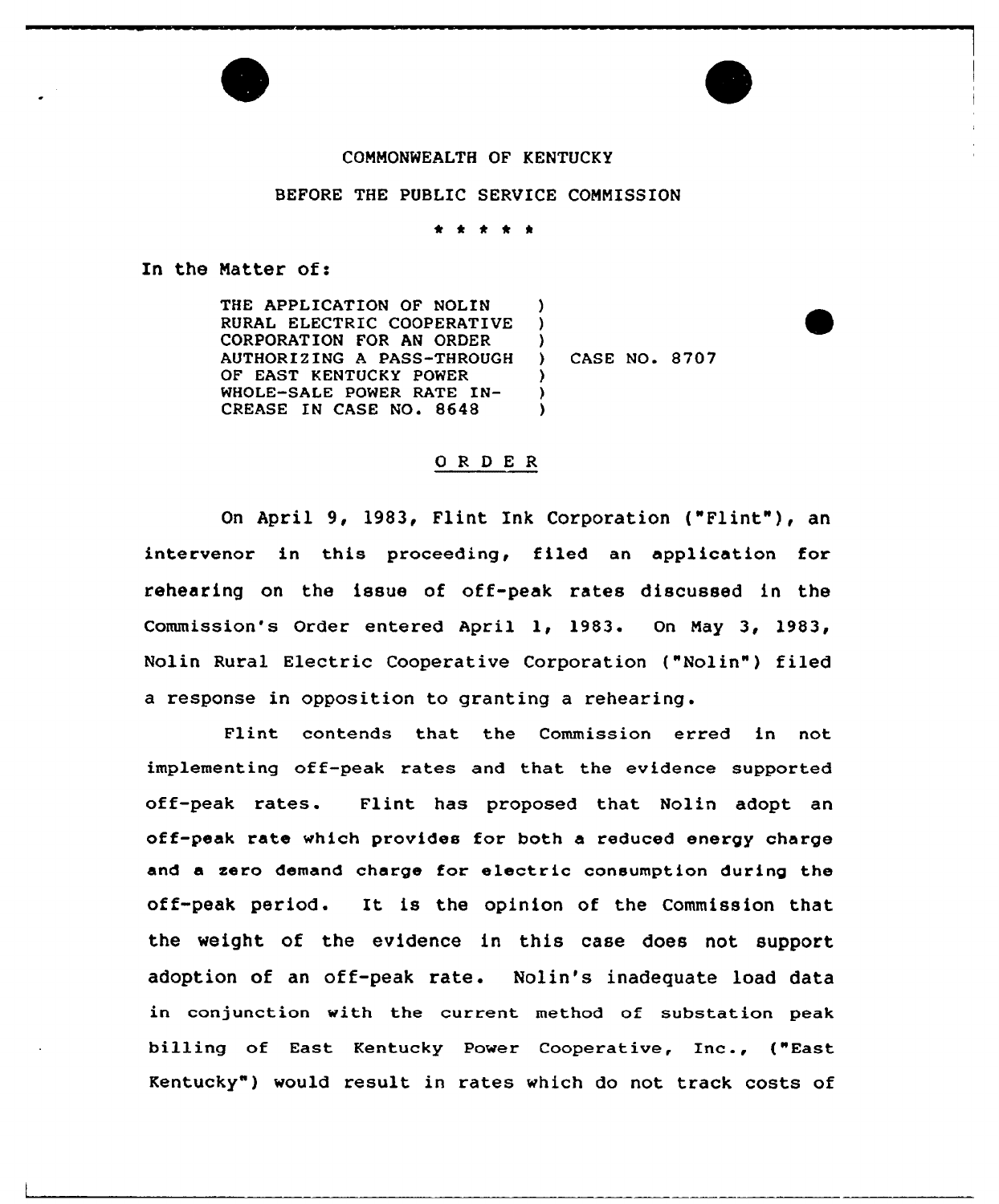

service and may result in a revenue deficiency for Nolin. Furthermore, the Commission is concerned that such a "piece meal" approach to rate design may complicate its efforts to encourage other innovative rate structures for Nolin and East Kentucky which are more effective in meeting the commission's objectives. Therefore, the petition for rehearing should be denied.

Flint further alleges that denying the implementation of the off-peak rate results in rate discrimination. In February 1982, Nolin and Flint entered into a 5-year agreement for electrical services without specifically requiring an off-peak rate. The Commission is of the opinion that the length and terms of this agreement illustrate that the current Flint tariff is within the parameter contemplated by the parties.

The Commission believes that a time-of-day rate structure (TOD) is an appropriate mechanism for achieving the Commission objectives of equity, efficiency and conservation. The Commission implemented a procedure in East Kentucky's last rate case, Case No. 8648, vhich will permit Nolin and other cooperatives served by East Kentucky to design experimental TOD industrial rates which track the costs of service and provide correct price signals to industrial customers. The Commission wishes to reiterate its determination to move forward with this innovative rate program for both Nolin and East Kentucky.

 $-2-$